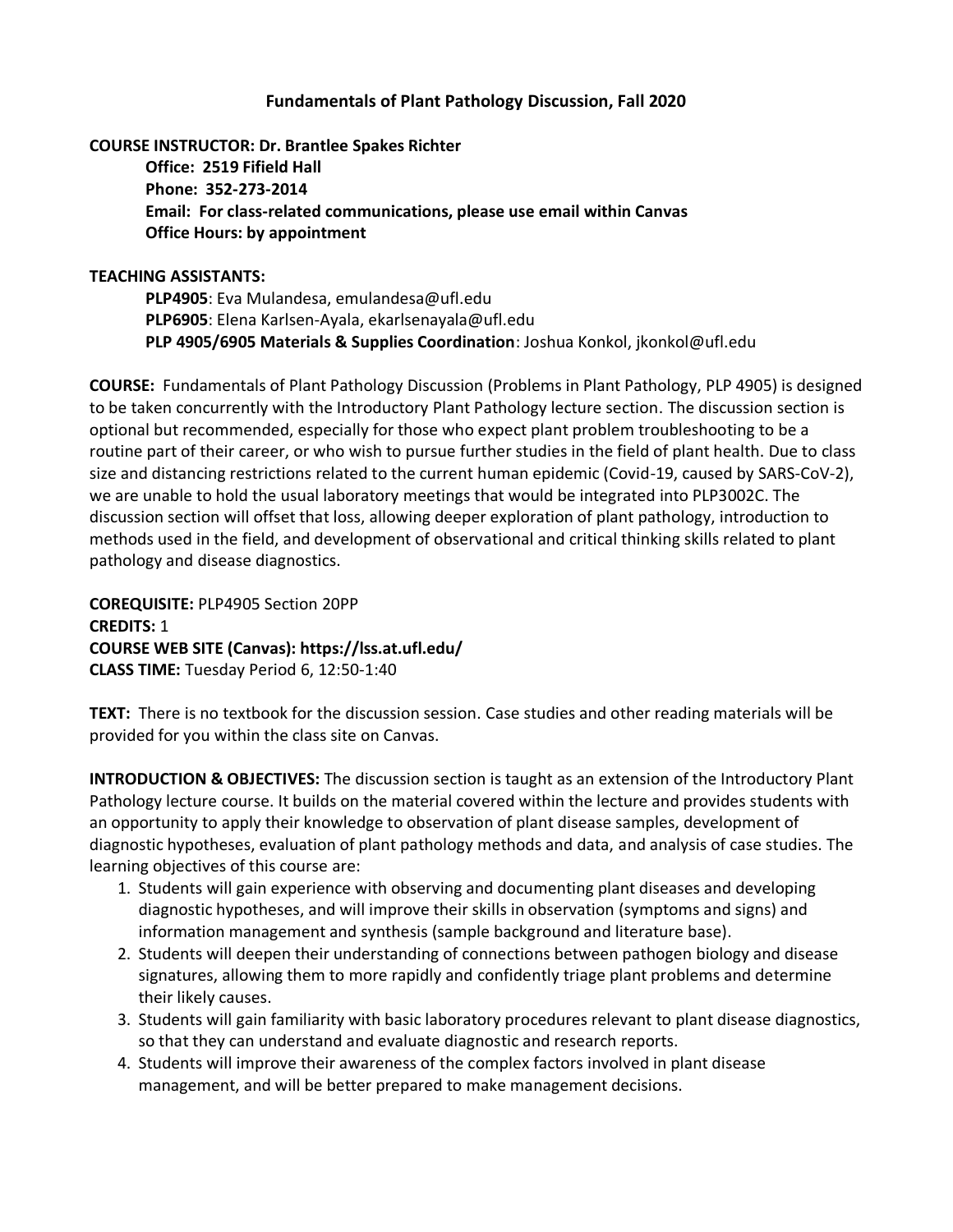**ATTENDANCE: You are expected to arrive prepared and participate in every discussion**. Missed discussion activity grades may only be made up for excused absences, at the discretion of the instructor. Absences due to illness or emergency will be excused; documentation may be requested (doctor's note, accident report, etc.). Absences due to observation of religious holidays or participation in official university functions will be excused *only with advance notice*. Absences due to personal planning (i.e., planning to be somewhere other than class during class time) will not be excused, and missed points may not be made up. There will be no make-up discussion sessions. Requirements for class attendance and make-up assignments are consistent with university policies that can be found at: [https://catalog.ufl.edu/ugrad/current/regulations/info/attendance.aspx.](https://catalog.ufl.edu/ugrad/current/regulations/info/attendance.aspx)

**DISCUSSION MEETINGS:** The class will be divided into discussion teams of 3 to 4 members. Teams are encouraged to meet together online; however, if a team agrees that in-person meetings would be beneficial to their function, we will help arrange appropriate meeting spaces. The discussion course will typically include three components each week: preparatory content (reading and/or videos) and short quiz to be completed ahead of class, an in-class team discussion with a group "deliverable" to be handed in at the end of the session, and an individual follow-up assignment. All assignments are open-book, and there are no exams.

**GRADING:** Grades will be weighted as follows:

| Component                                                                 | Percent |
|---------------------------------------------------------------------------|---------|
| Preparation (individual assignments and quizzes, due ahead of discussion) | 25      |
| Discussion (group assignments submitted at end of each session)           | 25      |
| Follow-up (individual assignments, due at the end of the week)            | 50      |
| TOTAL                                                                     | 100     |

**Preparation**: Each week will have a reading or activity to be done prior to the discussion meeting. In order to ensure that students show up prepared for discussion, a short online quiz or other deliverable will be due immediately prior to your discussion class meeting time. Point values will vary according to the extent of preparation required.

- **Participation in Discussions**: The team discussion grade will come from the weekly group deliverables, adjusted for attendance and peer evaluation. All team members that are present and fully participating will receive the full score attributed to the deliverable. Arriving late, leaving early, being unprepared, or "coasting" (not contributing substantively to the assignment) will result in a reduced individual score. Team members will be given peer evaluation checkpoints throughout the semester to monitor distribution of member contributions. A complete description of team evaluation and group assignment scoring can be found on the Team Onboarding page of the course website.
- **Individual Assignments**: An individual assignment will be given each week. Most will consist of a short written follow-up or discussion post. Follow-up assignments will be due on Sunday nights at 11:59pm.
- **Grade Scale**: Final grades will be designated according to the following grade scale. This course uses the grade book function in Canvas for records-keeping and grade calculation; grades will be calculated on a percentage basis, but total course points associated with each percentage are given here for your convenience. For information on current UF policies for assigning grade points, see: <https://catalog.ufl.edu/ugrad/current/regulations/info/grades.aspx>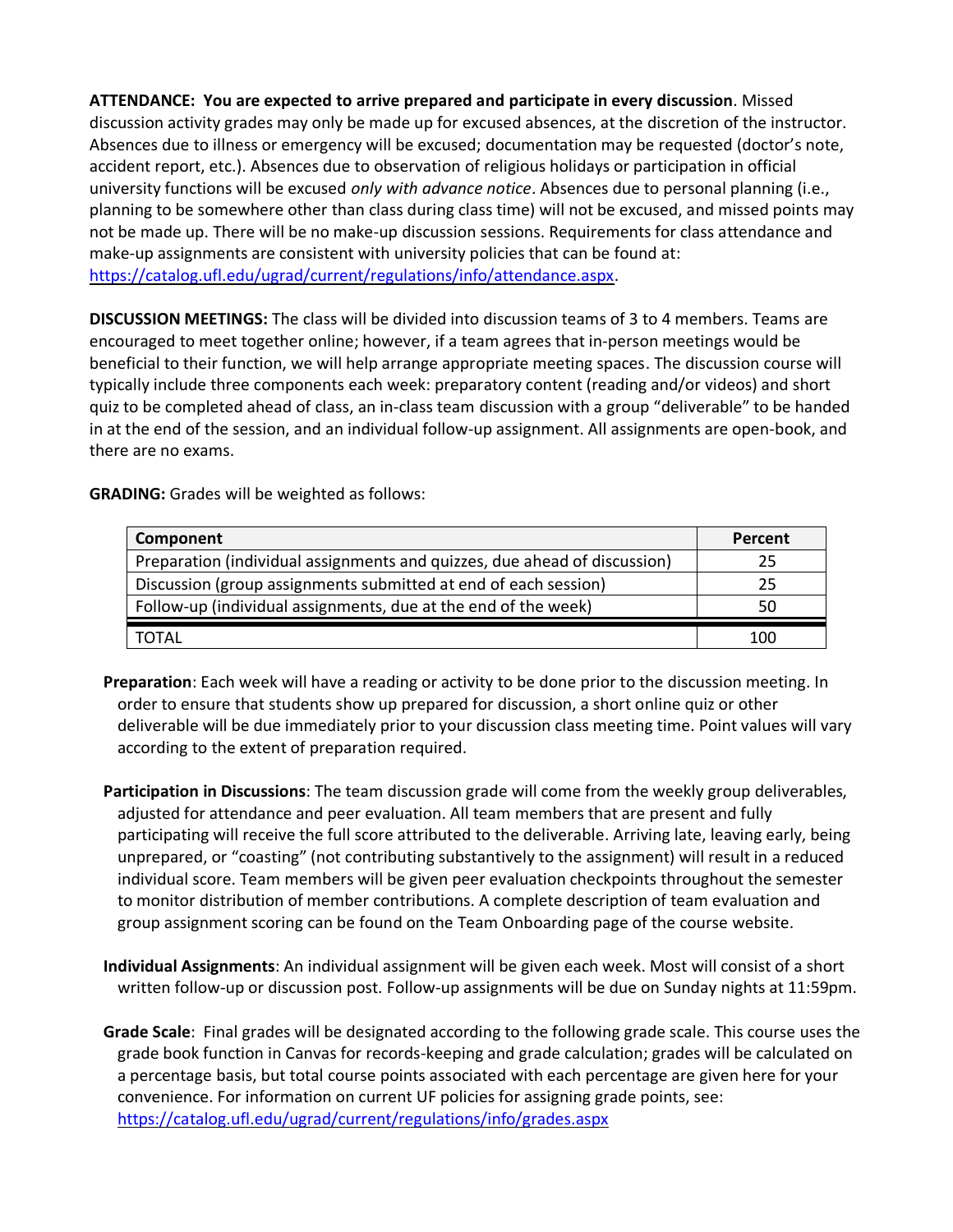| Letter Grade | Percentage      | Points      |
|--------------|-----------------|-------------|
| A            | $92.00 - 100$   | $644 - 700$ |
| $A -$        | $90.00 - 91.99$ | $630 - 643$ |
| $B+$         | $88.00 - 89.99$ | $616 - 629$ |
| B            | $82.00 - 87.99$ | $574 - 615$ |
| $B -$        | $80.00 - 81.99$ | $560 - 573$ |
| $C+$         | $78.00 - 79.99$ | $546 - 559$ |
| $\mathsf{C}$ | $72.00 - 77.99$ | $504 - 545$ |
| $C -$        | $70.00 - 71.99$ | $490 - 503$ |
| D+           | $68.00 - 69.99$ | $476 - 489$ |
| D            | $62.00 - 67.99$ | $434 - 475$ |
| D-           | $60.00 - 61.99$ | $420 - 433$ |
| E            | $00.00 - 59.99$ | $644 - 419$ |

### **ACADEMIC HONESTY**

**It is your individual responsibility to know and comply with all university policies and procedures regarding academic integrity and the Student Honor Code**. In this course, any violation of the academic integrity expected of you will result in a minimum academic sanction of a failing grade on the assignment or assessment. Any alleged violations of the Student Honor Code will result in a referral to Student Conduct and Conflict Resolution. Please review the Student Honor Code and Student Conduct Code at sccr.dso.ufl.edu/policies/student-honor-code-student-conduct-code/

Some assignments in this course will require collaboration, and collaborative study is generally encouraged. You may discuss your answers on lab hand-in sheets and in-class participation quizzes, unless otherwise notified; however, you may not work or collaborate with others on lab quizzes, lab exams, inclass exams, or any other take-home exams or assignments. If you have any questions about expectations for a particular assignment, about what constitutes plagiarism, or about how to ensure that you are using and crediting sources appropriately, please speak with your instructor or a TA. We are here to help, and we would much rather give you the guidance you need to avoid academic integrity violations, than have to report them after they occur!

#### **SOFTWARE USE**

All faculty, staff and students of the university are required and expected to obey the laws and legal agreements governing software use. Failure to do so can lead to monetary damages and/or criminal penalties for the individual violator. Because such violations are also against university policies and rules, disciplinary action will be taken as appropriate.

#### **CAMPUS HELPING RESOURCES**

The University of Florida provides a wide range of student services to help with common issues which may interfere with your success, including disabilities, physical or mental illness, food insecurity, and personal safety. You can find links to many of these resources at<http://www.ufl.edu/student-life/health-safety/> If you are experiencing problems that are interfering with your studies and you don't see an appropriate resource listed here, contact the Dean of Students Office [\(https://www.dso.ufl.edu/\)](https://www.dso.ufl.edu/), and they can help connect you with the appropriate support.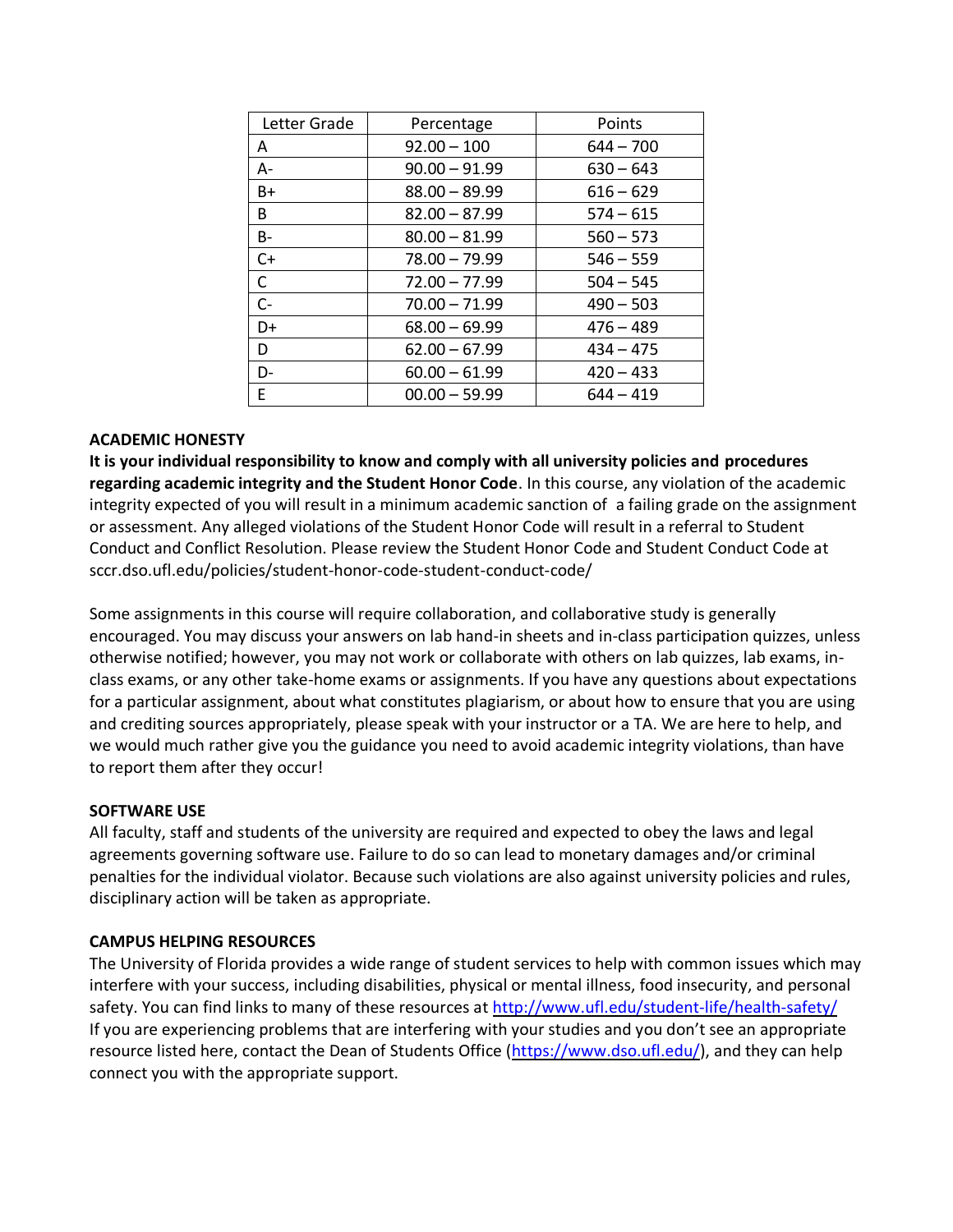**Counseling Services**: Students experiencing crises or personal problems that interfere with their general well-being are encouraged to utilize the university's counseling resources. The Counseling & Wellness Center provides confidential counseling services at no cost for currently enrolled students. Resources are available on campus for students having personal problems or lacking clear career or academic goals, which interfere with their academic performance.

- *University Counseling & Wellness Center, 3190 Radio Road, 352-392-1575,* [www.counseling.ufl.edu/cwc/](http://www.counseling.ufl.edu/cwc/)
	- Counseling Services Groups and Workshops Outreach and Consultation Self-Help Library Training Programs Community Provider Database
- *Career Resource Center,* Second Floor JWRU, 392-1601, [www.crc.ufl.edu/](http://www.crc.ufl.edu/) Career planning Resume preparation Internship and job search assistance Professional development workshops Mentoring programs

# **Services for Students with Disabilities:** 0001 Reid Hall, 352-392-8565, [www.dso.ufl.edu/drc/](http://www.dso.ufl.edu/drc/)

The Disability Resource Center coordinates the needed accommodations of students with disabilities. This includes registering disabilities, recommending academic accommodations within the classroom, accessing special adaptive computer equipment, providing interpretation services and mediating facultystudent disability related issues. Students requesting classroom accommodation must first register with the Dean of Students Office. The Dean of Students Office will provide documentation to the student who must then provide this documentation to the Instructor when requesting accommodation.

# **COURSE EVALUATIONS**

Students are expected to provide professional and respectful feedback on the quality of instruction in this course by completing course evaluations online via GatorEvals. Guidance on how to give feedback in a professional and respectful manner is available at [https://gatorevals.aa.ufl.edu/students/.](https://gatorevals.aa.ufl.edu/students/) Students will be notified when the evaluation period opens, and can complete evaluations through the email they receive from GatorEvals, in their Canvas course menu under GatorEvals, or via [https://ufl.bluera.com/ufl/.](https://urldefense.proofpoint.com/v2/url?u=https-3A__ufl.bluera.com_ufl_&d=DwMFAg&c=sJ6xIWYx-zLMB3EPkvcnVg&r=y2HjEMjRMHJhfdvLrqJZlYczRsfp5e4TfQjHuc5rVHg&m=WXko6OK_Ha6T00ZVAsEaSh99qRXHOgMNFRywCoehRho&s=itVU46DDJjnIg4CW6efJOOLgPjdzsPvCghyfzJoFONs&e=) Summaries of course evaluation results are available to students at [https://gatorevals.aa.ufl.edu/public](https://gatorevals.aa.ufl.edu/public-results/)[results/.](https://gatorevals.aa.ufl.edu/public-results/)

**This syllabus is a living document, and may be modified during the semester. Class announcements supersede syllabus statements.** Students will be notified in class and via Canvas Announcements of any changes to the course schedule. It is incumbent upon students to attend class and check announcements in order to stay informed of updates and changes to the class schedule and deadlines.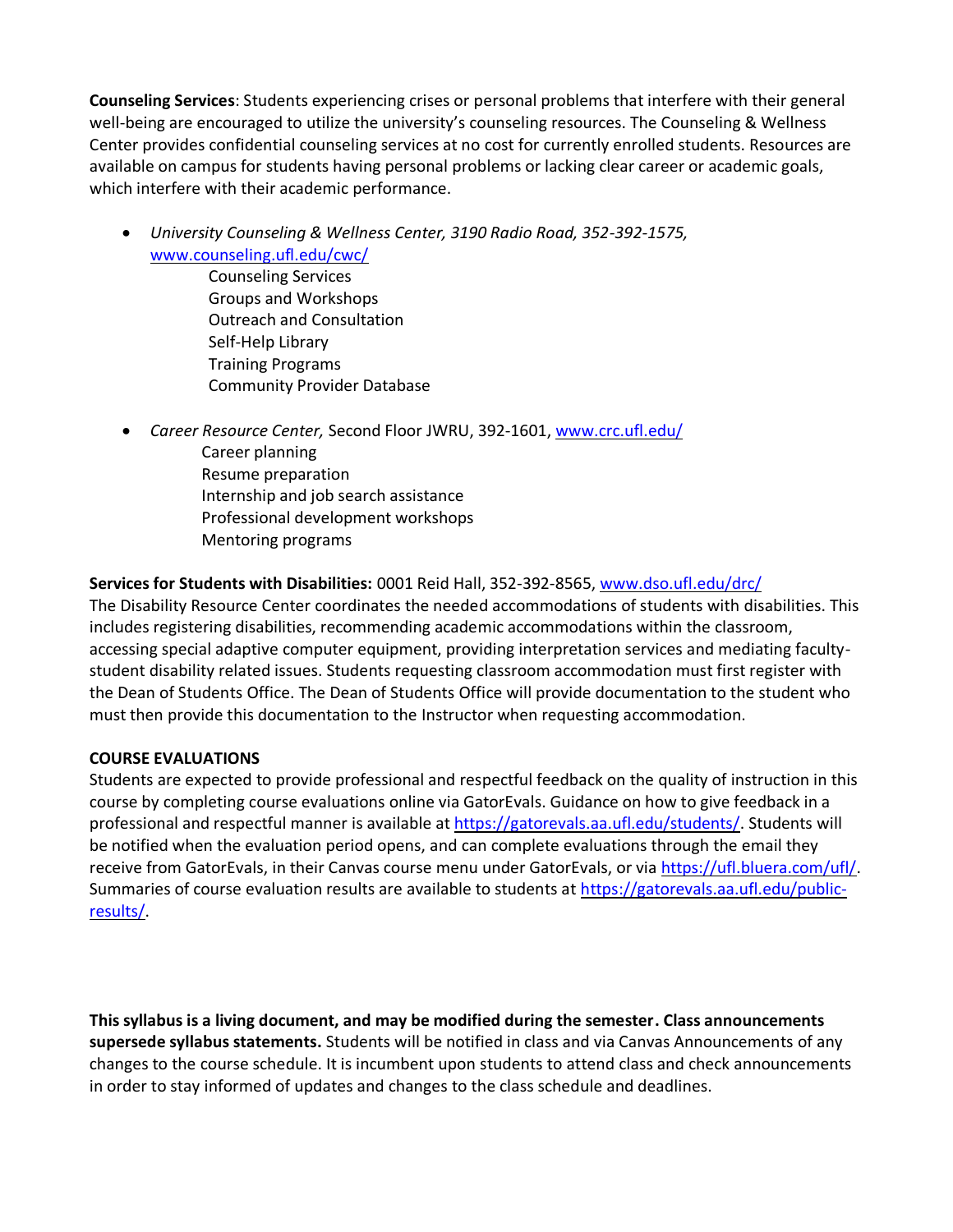#### **PLP 4905 Fall 2020 Discussion Schedule**

r

| Date    | <b>Topic</b>                                                                            |
|---------|-----------------------------------------------------------------------------------------|
|         | <b>Discussion Orientation</b>                                                           |
|         | • Focus:                                                                                |
|         | Symptoms and Signs of Plant Diseases<br>$\circ$                                         |
| Sept 01 | Plant Pathology literature and resources<br>$\circ$                                     |
|         | • Preparation: Complete team preference survey                                          |
|         | • Activity: Discussion Team on-boarding                                                 |
|         | • Assignment: Literature exploration                                                    |
|         | Diagnostic information & hypothesis-building                                            |
|         | • Focus:                                                                                |
|         | Sample information<br>$\circ$                                                           |
|         | Biotic vs. abiotic plant problems<br>$\circ$                                            |
| Sept 08 | • Preparation: Find and document a putative plant disease                               |
|         | • Activity: Guided discussion of documented plant problems, completion of diagnostic    |
|         | forms                                                                                   |
|         | • Assignment: Hypothesis development & testing plan                                     |
|         | <b>Plant Disease Diagnosis &amp; Testing</b>                                            |
|         | • Focus:                                                                                |
|         | Classical & Molecular methods for confirming a pathogen<br>$\circ$                      |
| Sept 15 | Confidence levels in plant diagnostics<br>$\circ$                                       |
|         | • Preparation: Reading & quiz                                                           |
|         | • Activity: Peer team discussion of hypotheses & testing plans (optional plan revision) |
|         | • Assignment: Virtual Ride-along in the PDC                                             |
|         | <b>Fungal Pathogens</b>                                                                 |
|         | • Focus:                                                                                |
|         | Signatures of fungal pathogens<br>$\circ$                                               |
|         | Detection and identification of fungi                                                   |
| Sept 22 | • Preparation: Fungal structure exploration & quiz                                      |
|         | • Activity: Examination of sample material (sample sets and loaner loupes or            |
|         | scheduled access to dissecting microscopes will be provided)                            |
|         | • Assignment: Find and document a fungal plant disease                                  |
|         | <b>Oomycetes</b>                                                                        |
|         | • Focus:                                                                                |
|         | Convergent features of fungi and oomycetes<br>$\circ$                                   |
| Sept 29 | Importance of proper identification<br>$\circ$                                          |
|         | • Preparation: Oomycete case study reading & quiz                                       |
|         | • Activity: Case study discussion                                                       |
|         | • Assignment: Practical methods for distinguishing oomycetes from fungi                 |
|         | <b>Bacterial Pathogens</b>                                                              |
| Oct 06  | • Focus:                                                                                |
|         | Signatures of bacterial pathogens<br>$\circ$                                            |
|         | Detection and identification of bacteria<br>$\circ$                                     |
|         | • Preparation: Bacterial methods exploration & quiz                                     |
|         | • Activity: Case examples in bacterial signatures and bacterial methods                 |
|         | • Assignment: Classical and molecular methods in bacteriology                           |